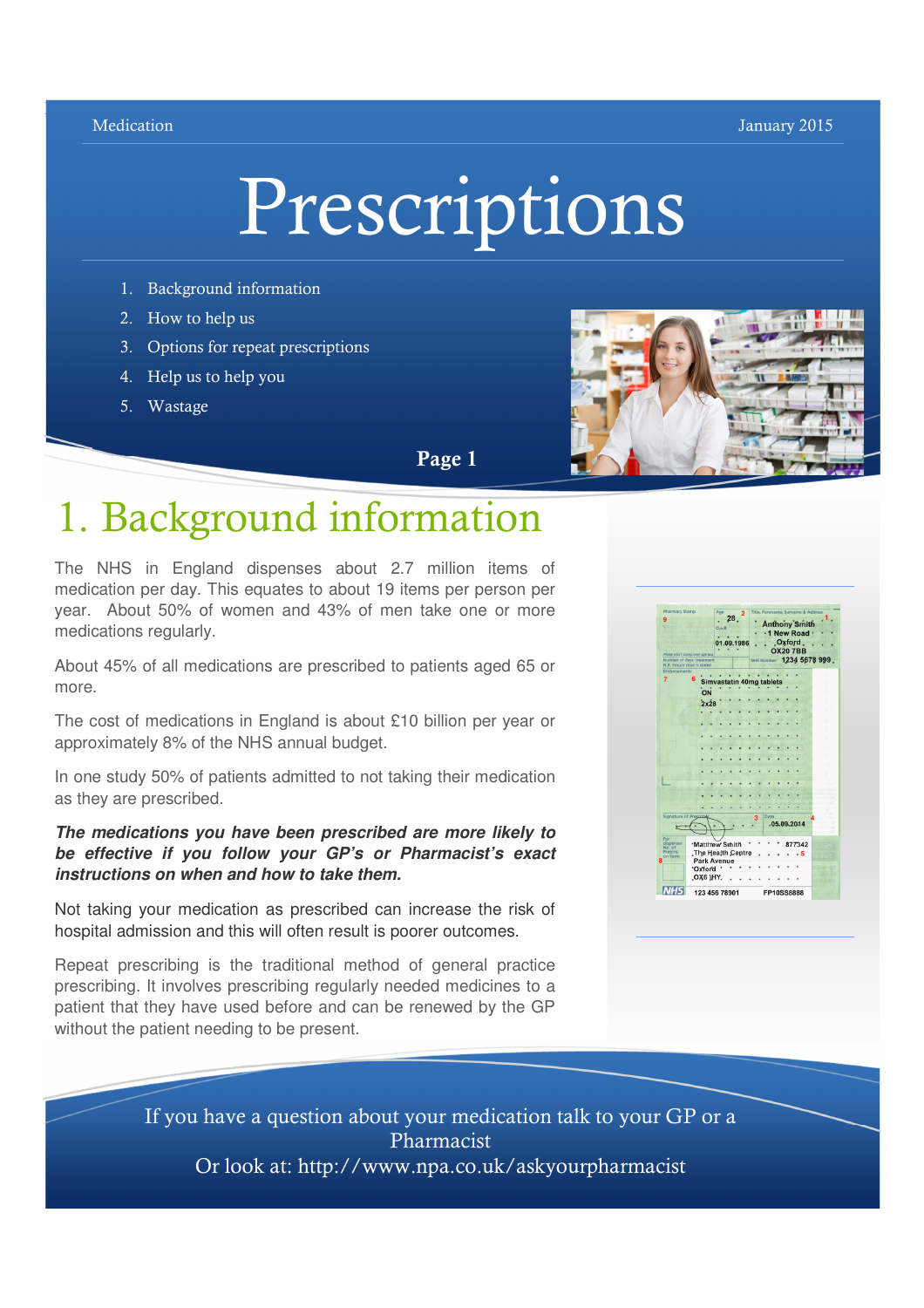## Only order the medications that you need

- Please let your GP or Pharmacist know if you've stopped taking any of your medicines.
- Check what medicines you still have at home before re-ordering.
- Discuss your medication with your GP or Pharmacist on a regular basis.
- Think carefully before ticking all the boxes on your repeat prescription forms and only tick those you really need.
- If you don't need the medicine please don't order it! If you need the medicine in the future you can still request it.
- If you need to go into hospital, please remember to take all your medicines with you in a clearly marked bag.
- Following a hospital admission it is not uncommon for your medications to be changed, they may be stopped, new ones added, or doses changed. Ensure that you have a record of the changes and tell your Pharmacist. When you have a new prescription following any changes, take extra care to ensure these changes have been reflected in the medicines you're given.

Please also remember that your medicines are prescribed only for you; it's not safe to share them with anyone else.



### **Prescription symbol**

Rx

This has been used since 1926

It is Latin for recipe

### Every little bit helps

**By doing your part and only ordering what you need you are helping to reduce the cost of wasted medicines, which means these savings could be put towards other health services.**



## Medications thrown away

It is estimated that over £300 million per year is wasted because patients order medicines that they never use and therefore are thrown away.

This money would fund:

I

- 200 new GP Surgeries or
- 11,000 more community nurses or
- 86,000 more hip replacements
- 20,000 more treatments for patients with breast cancer or
- 300,000 more cataract operations.
- 315,000 more drug treatments for Alzheimer's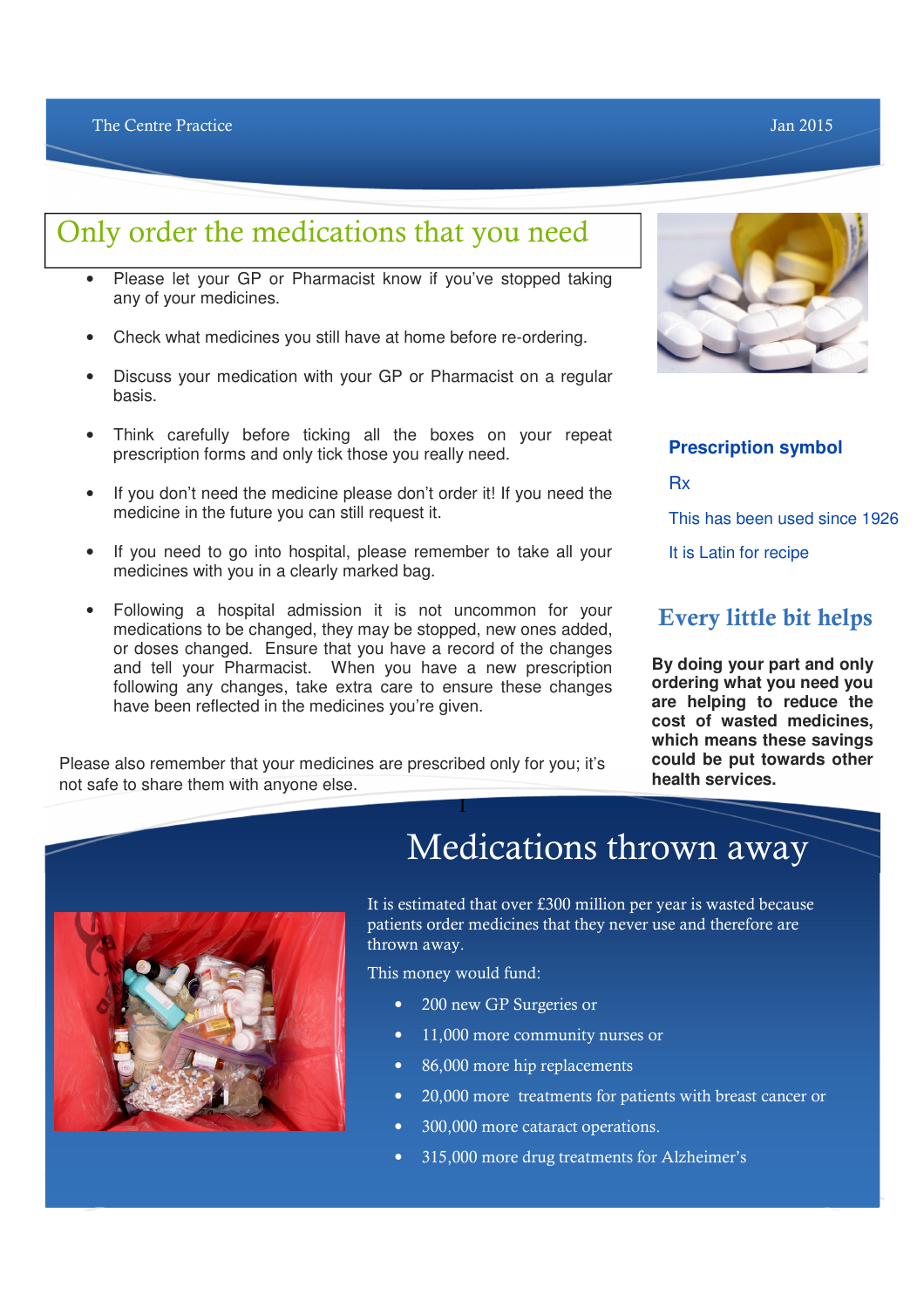# The prescription office is very busy

How you can help us:

Write your request clearly

Only tick what you need not what you don't need

Don't hand in a request with nothing ticked

It takes 48hrs to process a prescription – do not order too early

# How can you order a repeat prescription?

- 1. Via the surgery using a written request post a request
- 2. Via your Pharmacy
- 3. Online request
- 4. Electronic prescription service (EPS)

### **1. Via the surgery – a written request**

This is the most commonly used method and can be done using the right hand side of the prescription or by writing a list of medication needed. If posting your request enclose a stamped addressed envelope and we will send your prescription back.

### **HELP US TO HELP YOU**

Please only order medication that you need. It would be helpful if you ordered your medication in one go as needed, instead of asking for individual items between regular requests.

Please allow us sufficient time to process your request.

We do not accept telephone requests for prescriptions as this can lead to errors.

### **2. Via the Pharmacy**

Some patients will submit a written request to their Pharmacy and then leave it up to them to contact the practice to obtain a further prescription.

### **HELP US TO HELP YOU**

Only request medication you need. If you have a concern about one of your medications, discuss this with the Pharmacist.

If you have taken a decision to stop taking a medication, let your GP know, they may wish to discuss this choice with you, please do not keep ordering medication you are not taking.